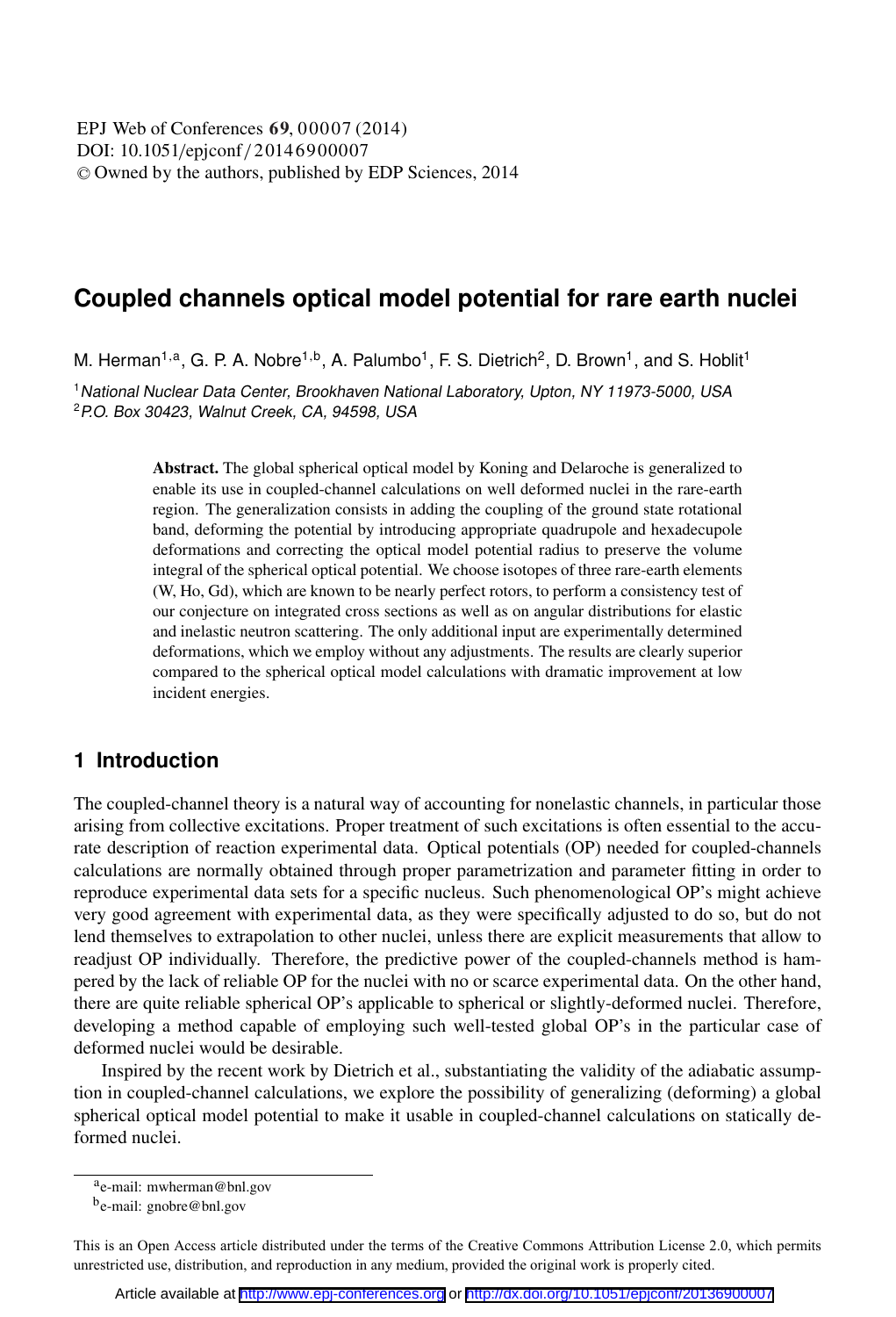#### EPJ Web of Conferences

Optical potentials (OP) have been widely used to describe nuclear reaction data by implicitly accounting for the effects of excitation of internal degrees of freedom and other nonelastic processes. An OP is called global when this fitting process is consistently done for a variety of nuclides.

There are global spherical OP's that have been fit to nuclei below and above the region of statically deformed rare-earth nuclei, but these potentials have been viewed as inappropriate for use in coupledchannels calculations, since they do not account for the loss of flux through the explicitly included inelastic channels. On the other hand, a recent paper [1] shows that scattering from rare earth and actinide nuclei is very near the adiabatic (frozen nucleus) limit, which suggests that the loss of flux to rotational excitations might be unimportant. In this paper we test this idea by performing coupled channels calculations with a global spherical optical potential by deforming the nuclear radii but making no further adjustments. We note an alternative approach (Kuneida *et al.* [2]), which has attempted to unify scattering from spherical and deformed nuclei by considering all nuclei as statically deformed, regardless of their actual deformation.

This work corresponds to a preliminary attempt to extend the approach initially presented in Ref. [3], focusing on angular distributions for the cases of neutron scattered by Gd, Ho, and W nuclei.

### **2 Adiabatic model for rare-earths**

Due to the high moment of inertia and consequent low excitation energies of the ground-state band members of the statically deformed nuclei in the rare-earth region, the deformed nuclear configuration may be regarded as "frozen" during the scattering. This means that all the internal degrees of freedom not associated with the strong deformation may assumed to be accounted for by a spherical optical potential that describes well the nuclei in the neighboring region, in an adiabatic approach. Therefore, the only channels that need to be treated explicitly (e. g., through coupled channels methods) are the ones arising from the static deformation.

The spherical OP that was deformed in our coupled-channel calculations was the global Koning-Delaroche (KD) [4], unmodified except for a small change in the radius parameters to ensure volume conservation when the nucleus is deformed. Since the KD potential describes scattering from nuclei both above and below the deformed rare earth region very well, we make the assumption that the imaginary potential adequately describes the internal nuclear excitations in the rare earths also. This picture is consistent with the adiabatic approximation. The coupled channels calculations account for the external (rotational) excitations of the target. These assumptions are tested in the calculations shown in this paper.

The process of deforming a spherical OP to explicitly consider collective excitations within the coupled channels framework is done in the standard way by replacing the radius parameter *R* in each Woods-Saxon form factor with the angle dependent expression:

$$
R(\theta) = R_0 \left( 1 + \sum_{\lambda} \beta_{\lambda} Y_{\lambda 0}(\theta) \right) \tag{1}
$$

where  $R_0$  is the undeformed radius of the nucleus, and  $\beta_\lambda$  and  $Y_{\lambda 0}(\theta)$  are the deformation parameter and spherical harmonic for the multipole  $\lambda$ , as seen in Ref. [5], for example. The deformed form factor obtained from Eq. 1 is then expanded in Legendre polynomials numerically.

We use in our calculations the EMPIRE reaction code  $[6, 7]$ , in which the direct reaction part is calculated by the code Ecis [8, 9]. In order to test our model we perform coupled-channel calculations, coupling the ground state rotational band, for neutron-incident reactions on selected rare-earth nuclei, namely <sup>152,154</sup>Sm, <sup>153</sup>Eu, <sup>155,156,157,158,160</sup>Gd, <sup>159</sup>Tb, <sup>162,163,164</sup>Dy, <sup>165</sup>Ho, <sup>166,167,168,170</sup>Er, <sup>169</sup>Tm, <sup>171</sup>,172,173,174,176Yb, <sup>175</sup>,176Lu, <sup>177</sup>,178,179,180Hf, 181Ta, and <sup>182</sup>,183,184,186W. All those nuclides have at least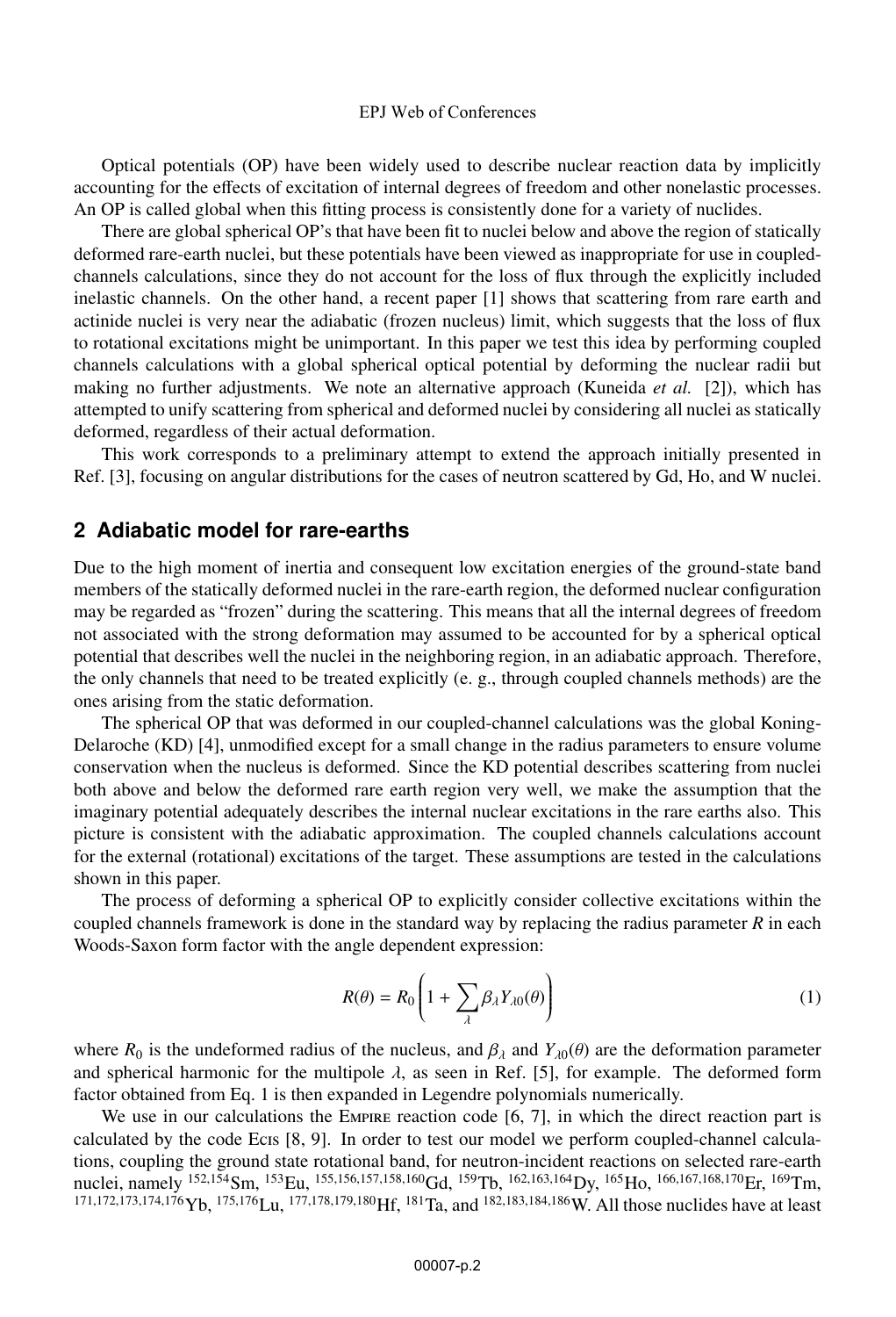



Figure 1. Total cross section for neutron-induced reactions on <sup>165</sup>Ho. The black curve corresponds to coupledchannel calculations within our model, while the green curve indicates, for comparison purposes, the result from a spherical model calculation. The experimental data were taken from EXFOR [11].

90 neutrons, indicating static deformation, therefore making them suitable candidates for interpolation through the adiabatic limit. We then compared, as an initial test, the obtained coupled-channel results for total cross sections with plain spherical calculations with the undeformed KD optical potential. In this initial step, only quadrupole deformations were considered, having their values taken from the compilation of experimental values from Raman *et al.* [10]. The overall result is a dramatic improvement in the agreement with experimental data, in particular in the lower neutron-incident energies. Fig. 1 clearly illustrates the very good description of the observed total cross section in the case of <sup>165</sup>Ho, obtained through our coupled-channel model.

In carrying out the calculations, it is important to couple a sufficient number of rotational states to achieve convergence and we have carried out tests to ensure this. Such an analysis is shown in Ref. [12], where it is also demonstrated that this convergence can be energy-dependent.

#### **2.1 Compound-nucleus observables**

After the initial success in describing direct-reaction quantities, such as total cross sections, we analyzed the model predictions for observables that depend also on the compound-nucleus decay. The models adopted to describe the emissions from the compound nucleus were basically default options in Empire code, which means a standard Hauser-Feshbach model with properly parametrized Enhanced Generalized Superfluid Model (EGSM) level densities [13], modified Lorentzian (version 1)  $\gamma$ -ray strength functions [14–16], width fluctuation corrections up to 3 MeV in terms of the HRTW approach [17, 18], and with transmission coefficients for the inelastic outgoing channels also calculated within the coupled-channel approach. Pre-equilibrium emission was calculated within the exciton model [19], as based on the solution of the master equation [20] in the form proposed by Cline [21] and Ribansky [22] (using Pcross code [6, 7]) with the mean free path multiplier set to 1.5.

In Fig. 2, as an example, we compare with experimental data the angle-integrated elastic cross sections for incident neutrons on  $165$  Ho and  $156$  Gd obtained by our coupled-channel calculations. Even though there are not as many data available as in the case of total cross sections (Fig. 1), the low-energy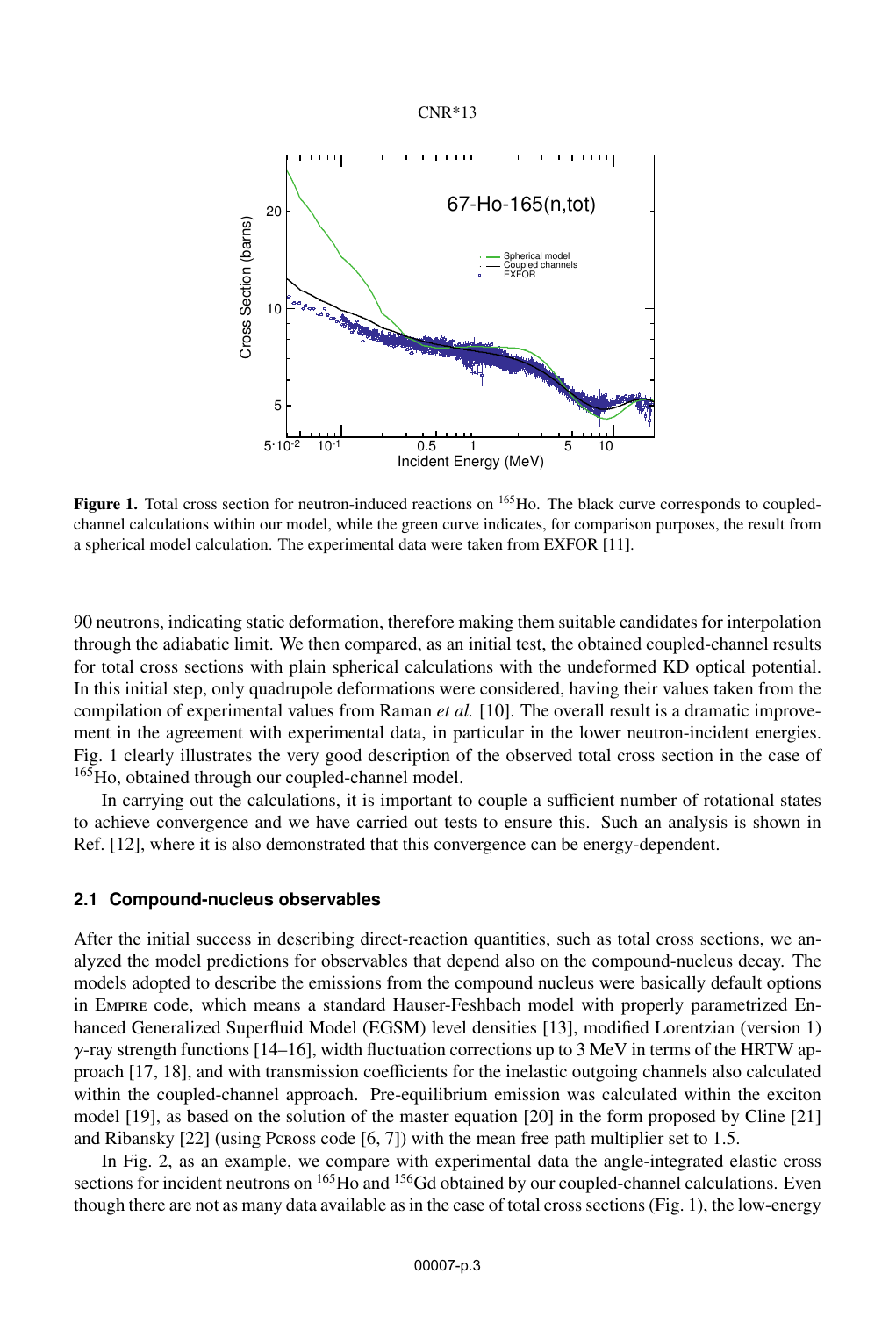

Figure 2. Angle-integrated elastic cross sections for the case of <sup>165</sup>Ho (left panel) and <sup>156</sup>Gd (right panel) targets. Black curves correspond to predictions by our coupled-channel model while green curves were obtained by spherical model calculations. The experimental data were taken from EXFOR [11].



Figure 3. Angle-integrated inelastic cross sections for <sup>165</sup>Ho. Black curves correspond to predictions by our coupled-channel model while green curves were obtained by spherical model calculations. The experimental data were taken from EXFOR [11].

point (~ 3 keV) for <sup>165</sup>Ho (Fig. 2, left panel) and the few high energy points ( $\gtrsim 2$  MeV) for <sup>156</sup>Gd (Fig. 2, right panel) indicate again a very good agreement between our coupled channels model and the experimental data (in contrast with the spherical-model calculations).

Fig. 3 shows the total inelastic cross section in the case of neutrons scattered by a <sup>165</sup>Ho target. Again, our coupled-channel model describes well the observed experimental data.

We also obtain very good agreement with experimental data for inelastic cross sections for individual excited states. As an example, we show in Fig. 4 the predictions of our model for the angleintegrated inelastic cross section of the first inelastic channel of the target  $184W$ , which is a  $2^+$  state at excitation energy of 111.2 keV, as a function of the neutron incident energy. We observe again that we are able to achieve a very good description of the measured data within our coupled channels model.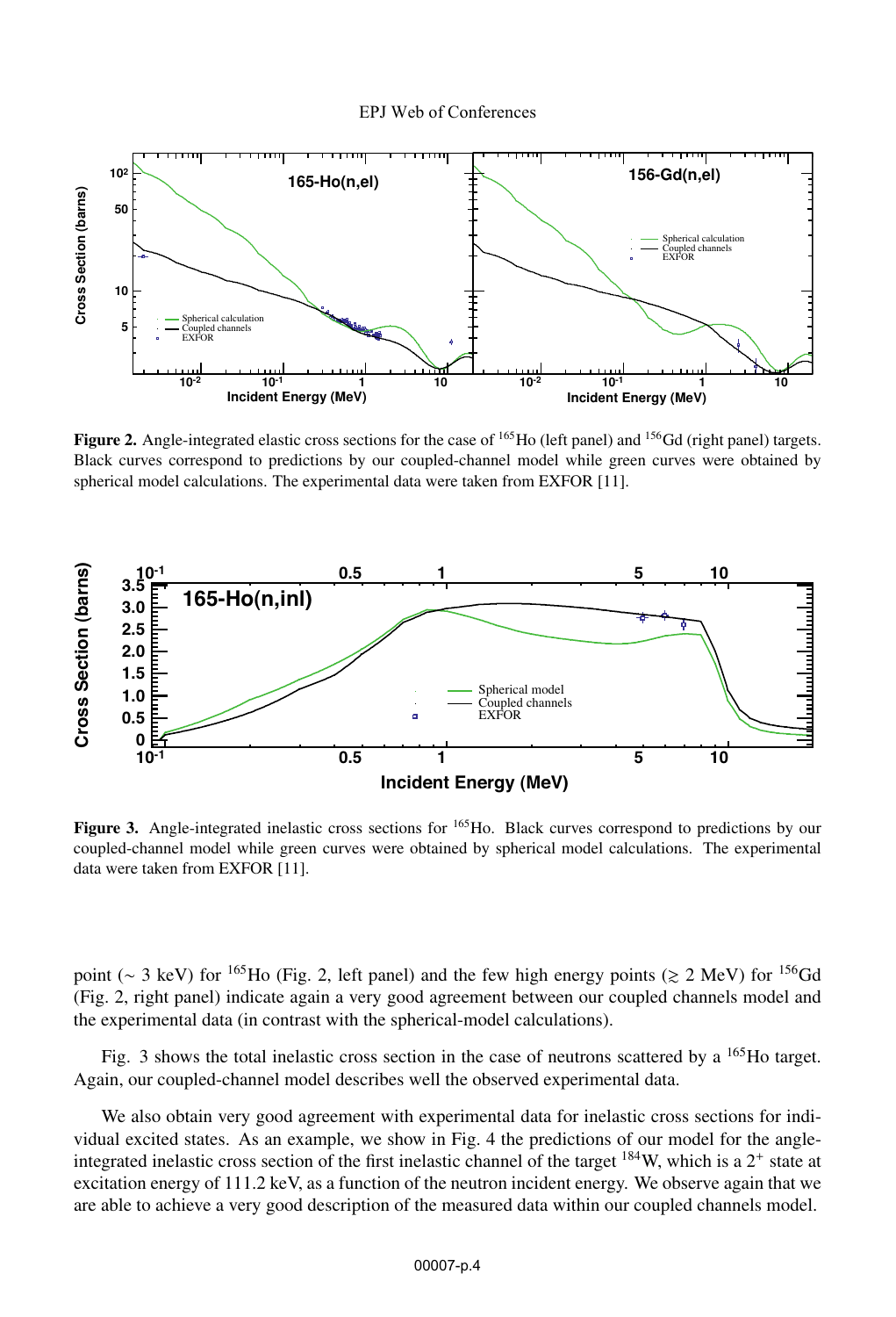



**Figure 4.** Angle-integrated inelastic cross sections for the  $2^+$  state (excitation energy of 111.2 keV) of the target 184W, excited on a neutron-induced reaction. The black curve corresponds to coupled-channel calculations within our model, while the green curve indicates, for comparison purposes, the result from a spherical model calculation, using the Hauser-Feshbach model to describe the excitation. The experimental data were taken from EXFOR [11].

### **3 Angular Distributions**

A more careful analysis of differential cross-section experimental data proved necessary due to the large amount of angular distribution data available in the literature, and also because some measurements do not contain pure elastic isotopic data. It is quite common for experiments measuring elastic angular distributions for rare-earth nuclei to be unable to separate inelastic contributions due to the low-lying excitation energies of their rotational states. In such cases, measured data correspond actually to "quasi-elastic" angular distributions, and the calculated elastic and inelastic differential cross sections have to added up together accordingly for appropriate comparison. In addition, some experiments were done using the natural form of the element, rather than the isotope-specific one.

For these reasons, application of the coupled-channel model for angular distributions was focused on three elements only: Gadolinium, Holmium, and Tungsten. Those three elements were chosen because the lighter and heavier ones are close to the border of the rare-earth region, while the other is roughly in the middle.

#### **3.1 Volume Conservation**

When an originally spherical configuration assumes a deformed shape, defined by quadrupole and hexadecupole deformation parameters  $\beta_2$  and  $\beta_4$ , respectively, the volume and densities are not conserved. In Ref. [23], a method to ensure volume conservation was proposed, corresponding to applying a correction to the reduced radius  $R_0$ , of the form:

$$
R'_0 = R_0 \left( 1 - \sum_{\lambda} \beta_{\lambda}^2 / 4\pi \right),\tag{2}
$$

where terms of the order of  $\beta^3_\lambda$  and higher have been discarded. Ref. [3] tested the effects of such a correction, showing that it is not negligible and seems to bring the integral and differential cross-section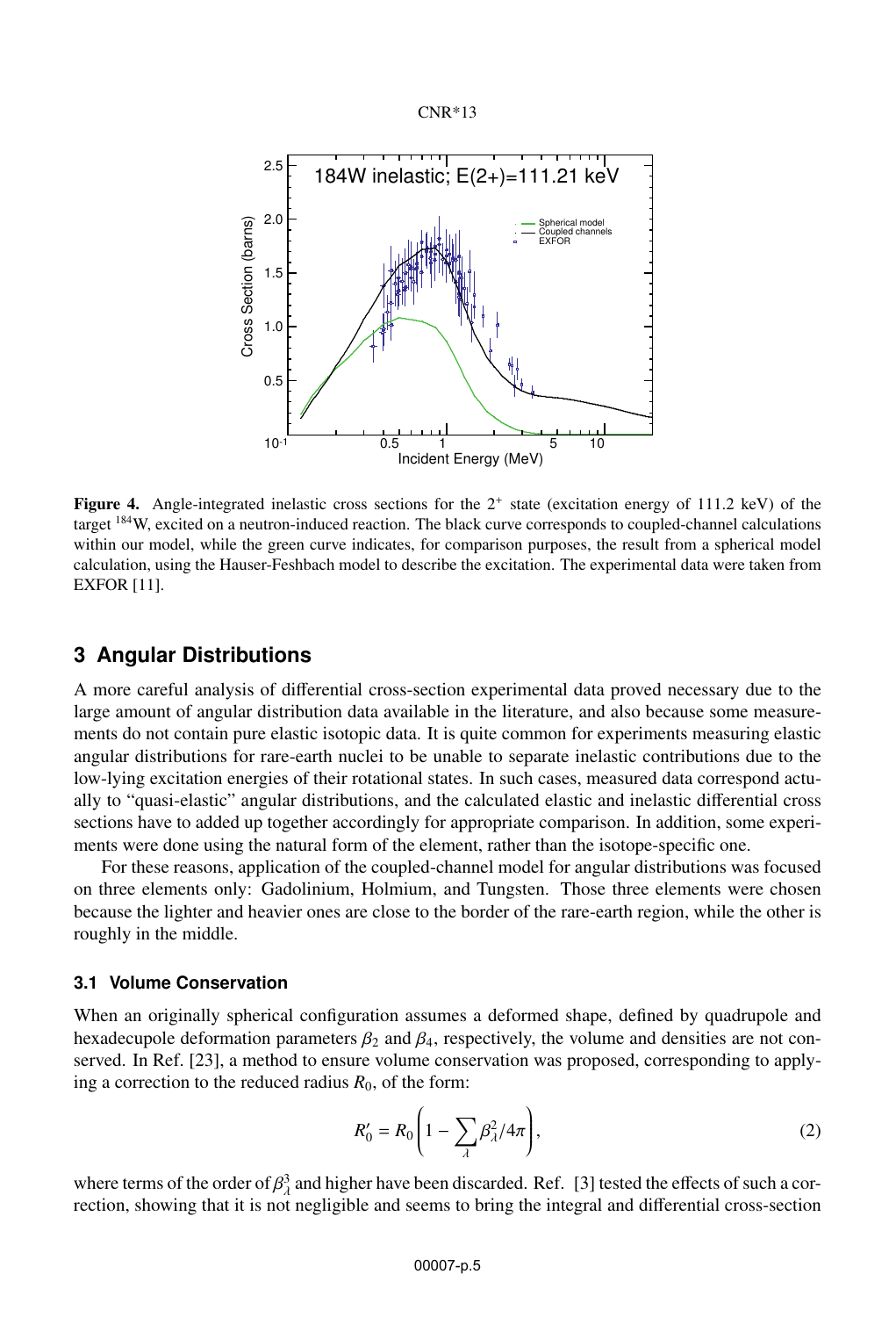

Figure 5. Quasi-elastic angular distribution for the neutron-induced reaction on <sup>165</sup>Ho. The green curve corresponds to the results for the elastic channel only, obtained within our coupled channels model. The blue and black curves contain, in addition to the elastic differential cross section, contributions from the first, and first and second inelastic channels, respectively. For comparison purposes, we also plot the result from a spherical model calculation, as the dashed-red curve. The experimental data were taken from Ref. [11], corresponding to measurements from Ref. [25].

calculations to a slightly better agreement with the experimental data. Therefore, in the following calculations of angular distributions, we decided to implement the radial corrections calculated from Eq. 2, as it should correspond to a more realistic modeling of the deformed nuclei.

#### **3.2 Initial results**

In this work we present preliminary results for quasi-elastic differential cross sections for the 165Ho target. In Ref. [12] one can also find preliminary results within the same coupled-channel model of angular distributions for 158Gd and 184W.

The ground state of  $165$ Ho has spin and parity corresponding to  $7/2^-$ . As an odd nucleus, its rotational band does not follow the standard  $0^+$ ,  $2^+$ ,  $4^+$ , etc., scheme. For coupling purposes, the successive negative-parity states with a difference of spin equal to 1 relative to the ground state, i. e., 7/2<sup>−</sup>, 9/2<sup>−</sup>, 11/2<sup>−</sup>, 13/2<sup>−</sup>, etc, were considered to belong to the ground state rotational band. Couplechannel calculations were performed coupling up to the 23/2<sup>−</sup> state. The values adopted for the deformation parameters were  $\beta_2 = 0.3$  and  $\beta_4 = -0.020$  [24].

As an example, Fig. 5 presents the predictions of our model when attempting to describe the elastic angular distribution data for 165Ho, at the neutron-incident energy of 11 MeV, as measured by Ferrer *et al.* [25]. Actually, a careful analysis of Ref. [25] indicates that in that experiment it was not possible to separate the elastic channel from the inelastic ones. Therefore, the data points in Fig. 5 should contain inelastic contributions. It is seen in Fig. 5 that the predictions of our coupled channels model for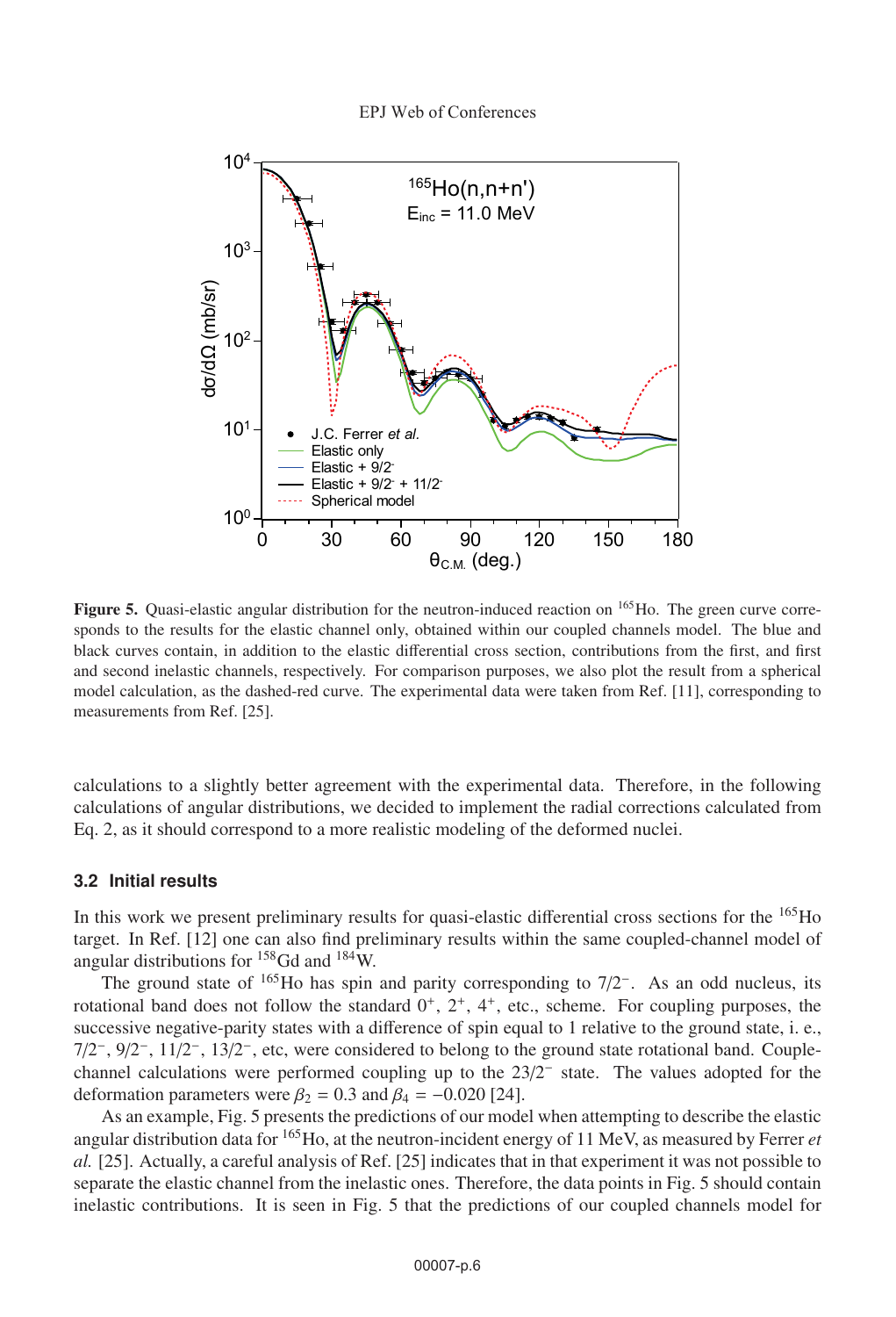#### CNR\*13

the elastic angular distribution (green curve) lies consistently below the experimental data. However, when the contribution from the first inelastic state, which is a 9/2<sup>−</sup> state (excitation energy of 94.7 keV) is added (blue curve), the coupled channels prediction approaches the observed cross sections. When the second inelastic state (11/2<sup>−</sup> state lying at 209.8 keV) is further added (black curve), we achieve a very good description of the observed quasi-elastic angular distribution. For comparison purposes we plot on the same figure the result obtained from spherical-model calculations, as the dashed red curve.

### **4 Conclusion**

In this work, we demonstrated that we can use the spherical Koning-Delaroche optical potential in coupled channels calculations by simply deforming it and making no further modification. We found that we achieved encouraging results in the description of neutron-induced reactions on the rare-earths despite the fact that this potential was not designed to describe reactions on deformed nuclei. We studied the effect of reducing the radius to ensure volume conservation when deforming the original spherical configuration. This correction was found to produce small but significant effects which improved the agreement with experimental data for the cases we tested. With our approach, we described experimental data not only for optical-model observables (such as total cross sections, elastic and inelastic angular distributions), but also for those obtained through compound-nucleus formation (such as total elastic and inelastic, capture cross sections). Our results are consistent with the insight that the scattering is very close to the adiabatic limit as shown in Ref. [1]. Although imperfect, this simple method is a consistent and general first step towards an optical potential capable of fully describing the rare-earth region and fills the need of an optical model potential in this important region.

### **Acknowledgments**

The work at Brookhaven National Laboratory was sponsored by the Office of Nuclear Physics, Office of Science of the U.S. Department of Energy under Contract No. DE-AC02-98CH10886 with Brookhaven Science Associates, LLC.

# **References**

- [1] F.S. Dietrich, I.J. Thompson, T. Kawano, Phys. Rev. C 85, 044611 (2012)
- [2] S. Kunieda, S. Chiba, K. Shibata, A. Ichihara, E.S. Sukhovitskiĩ, Journal of Nuclear Science and Technology **44**, 838 (2007),<br>http://www.tandfonline.com/doi/pdf/10.1080/18811248.2007.9711321
- [3] G.P.A. Nobre, A. Palumbo, D. Brown, M. Herman, S. Hoblit, F.S. Dietrich, *to be published on* Nuclear Data Sheets (2014), http://arxiv.org/abs/1311.0426
- [4] A. Koning, J. Delaroche, Nuclear Physics A 713, 231 (2003)
- [5] H. Krappe, Annals of Physics 99, 142 (1976)
- [6] M. Herman, R. Capote, B. Carlson, P. Obložinský, M. Sin, A. Trkov, H. Wienke, V. Zerkin, Nucl. Data Sheets 108, 2655 (2007)
- [7] M. Herman, R. Capote, M. Sin, A. Trkov, B.V. Carlson, C.M.M. P Obložinský, H. Wienke, S. Hoblit, Y.S. Cho, G.P.A. Nobre et al., Tech. Rep. INDC(NDS)-0642, BNL-101378-2013 (2013)
- [8] J. Raynal, Tech. Rep. SMR-9/8, IAEA (1970)